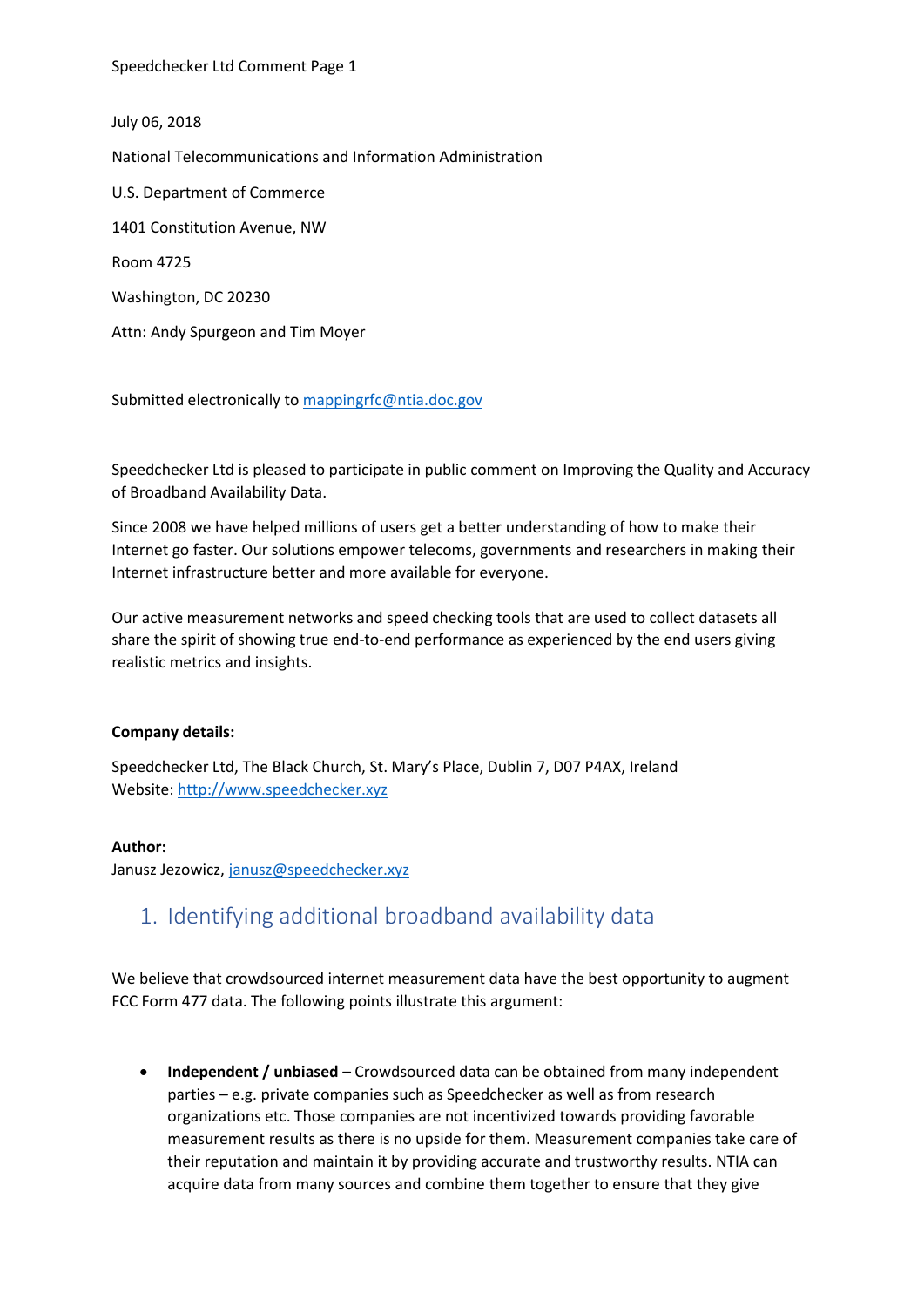unbiased insights as well as ensuring that they complement data sources which may have gaps in coverage.

- **High data granularity** As stated by NTIA, the FCC Form 477 lacks spatial granularity in certain census blocks which can be larger in rural areas. Crowdsourced internet speed test data are collected with accurate location alongside other collected KPIs. Location is typically collected using GPS or Wi-Fi geolocation which can provide street-level geolocation accuracy
- **Frequency of updates**  Unlike FCC Form 477 data which is collected twice a year, crowdsourced data are continuously updated and can provide insights much sooner about how the connectivity changes in different areas.
- **Data recency** data can be collected in real-time and integrated to mapping.
- **Access type/technology agnostic**  Crowdsourced data can be collected from end user devices such as mobile phones, tablets or computers. The methodology does not limit what access type the user is using e.g. whether its a fixed or mobile network. The measurements can be made from a user device to a target measurement server on any access type. Depending on the chosen access technology, different KPIs are collected and are available for further analysis. For example, if a user is connected to a fixed broadband via wi-fi, then mobile signal quality data is not available or needed.

The detailed list of all broadband metrics can be found in Appendix 1

## 2. Concerns

Crowdsourced data can raise the following concerns:

- **Data quality** Crowdsourced data are influenced by many factors such as the user device, network congestions, overloaded testing servers, wi-fi interference and others. Some of these factors can be mitigated easily such as overloaded testing servers or network congestions. Others, such as Wi-Fi interference, need more analysis of the available KPIs (such as wi-fi signal strength) to eliminate results which can influence the data accuracy. In any case, if correct statistical analysis is performed on the large volume of data points the inaccuracies will not affect the end result.
- **Data privacy** Crowdsourced data contains user location as well as PII data such as IP address. Nevertheless, the PII can be taken out without impacting the analysis options required for broadband mapping. Knowing individual locations of the users is not required as analysis is performed on aggregated data and not individual measurements. Also, time and location data can be altered to a lower precision (e.g. less geographic accuracy and / or the timing of samples can be divided to peak vs off peak and aggregated to monthly samples).
- **Coverage –** While crowdsourced data will not cover every home in the country it can still provide much better data coverage than other alternative approaches such as surveys, or hardware probes (such as Samknows FCC deployment).
- **Increasing load on the network and data costs –** Active measurements (especially repeated tests done in the background) add to the network use and can cause congestion at the network or target measurement server. There needs to be sufficient capacity to perform those measurements otherwise data quality is affected. An alternative approach is to use passive measurement techniques which can collect a lot of KPIs without affecting congestion or consuming precious user mobile data.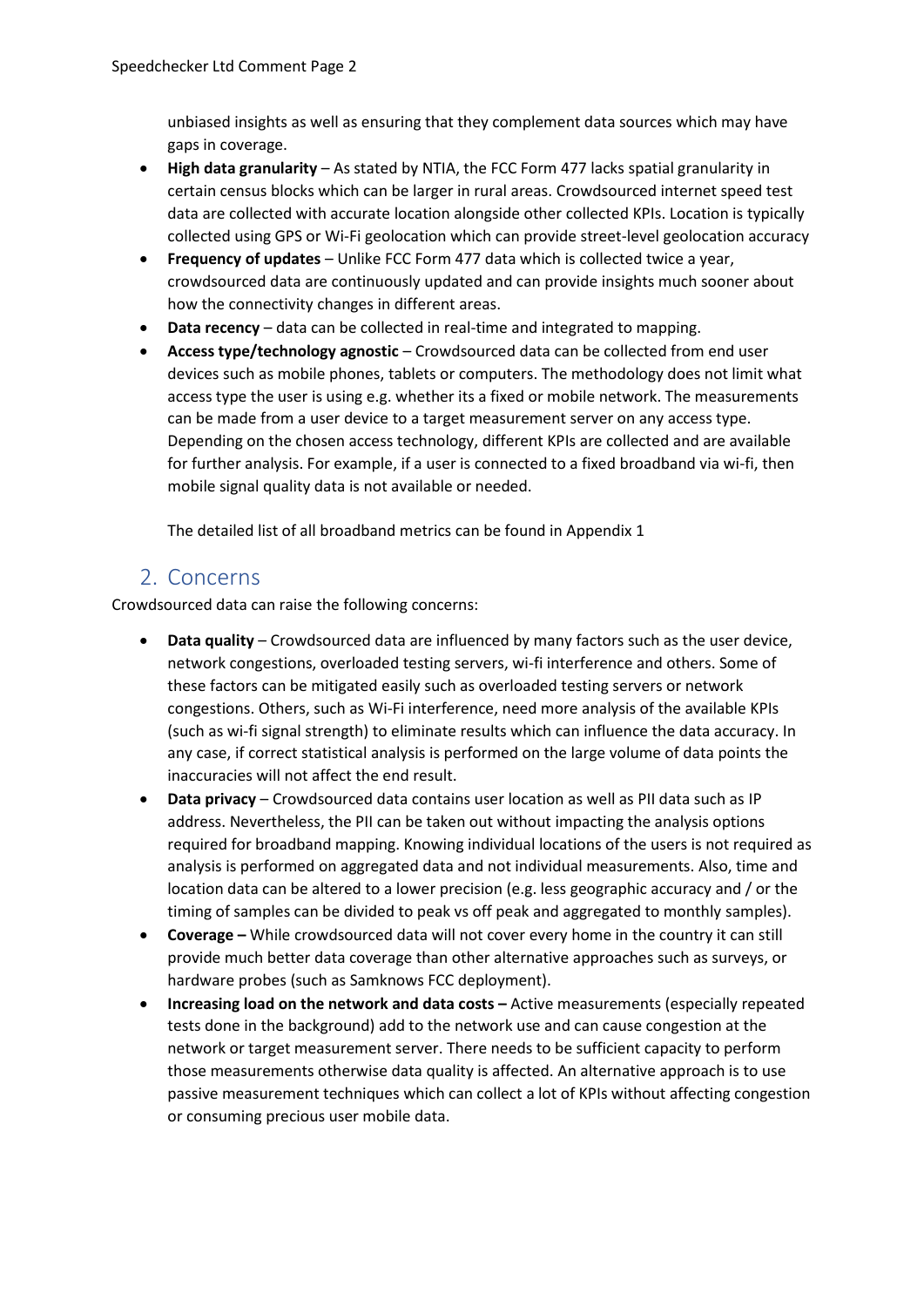# 3. Matching crowdsourced data with FCC Form 477 data

To ensure that crowdsourced data can be used to drive a better understanding of broadband availability it's critical to use correct matching methodology between Form 477 data and crowdsourced data. Here are some of the available methods for correct data matching:

- By using the IP address allocation database from ARIN the crowdsourced data can be mapped to specific ISPs automatically.
- GPS/Wi-fi geolocation provides latitude and longitude of the device during the measurement. Samples collected from locations from the census blocks can be aggregated together (after filtering and data sanity checks) and compared with Form 477 data.
- Census blocks with insufficient crowdsourced data should be excluded from analysis and a user recruitment campaign must be targeted to obtain more data.

## 4. New approaches

Crowdsourcing data can utilize different approaches:

- **Website data collection** Utilizing speed test websites such as [https://us.broadbandspeedchecker.co.uk](https://us.broadbandspeedchecker.co.uk/) can provide a lot of throughput measurements which can show the maximum attainable speed at the time of the test. On the downside, those measurements lack wi-fi or mobile signal data which are crucial for data quality checks.
- **Mobile speed test apps**  Utilizing speed test apps on popular platforms such as iOS or Android can provide lot of measurements as well as a wide range of KPIs (Appendix 1) which provide additional ways to filter data quality.
- **Mobile speed test SDKs**  Rather than relying on a limited set of apps to collect KPIs, the data collection campaign can be extended by implementing SDKs into a lot of different apps which have location permission (as well as user consent). This technique increases the coverage of the data points available for analysis.
- Active vs passive testing Mobile apps can utilize active test methodology which is generating traffic load on the network and measures the KPIs at the time of the increased traffic generation to establish maximum possible speed. Also, there are new alternative approaches which look at existing traffic generated by the user and analyzing network congestion to determine maximum possible speed.

# 5. Studies of crowdsourced broadband data

Over the last 10 years there have been studies made on evaluating the use of crowdsourced broadband data for identifying economic benefit to the various communities.

One of the research studies based on Speedchecker data can be found here:

<https://www.sciencedirect.com/science/article/pii/S0143622814000782>

Other relevant broadband mapping studies include the EU Broadband Mapping project which strives to combine different data points (collected by surveying ISPs and crowdsourced data) onto a single interface and map. More here:<https://www.broadbandmapping.eu/>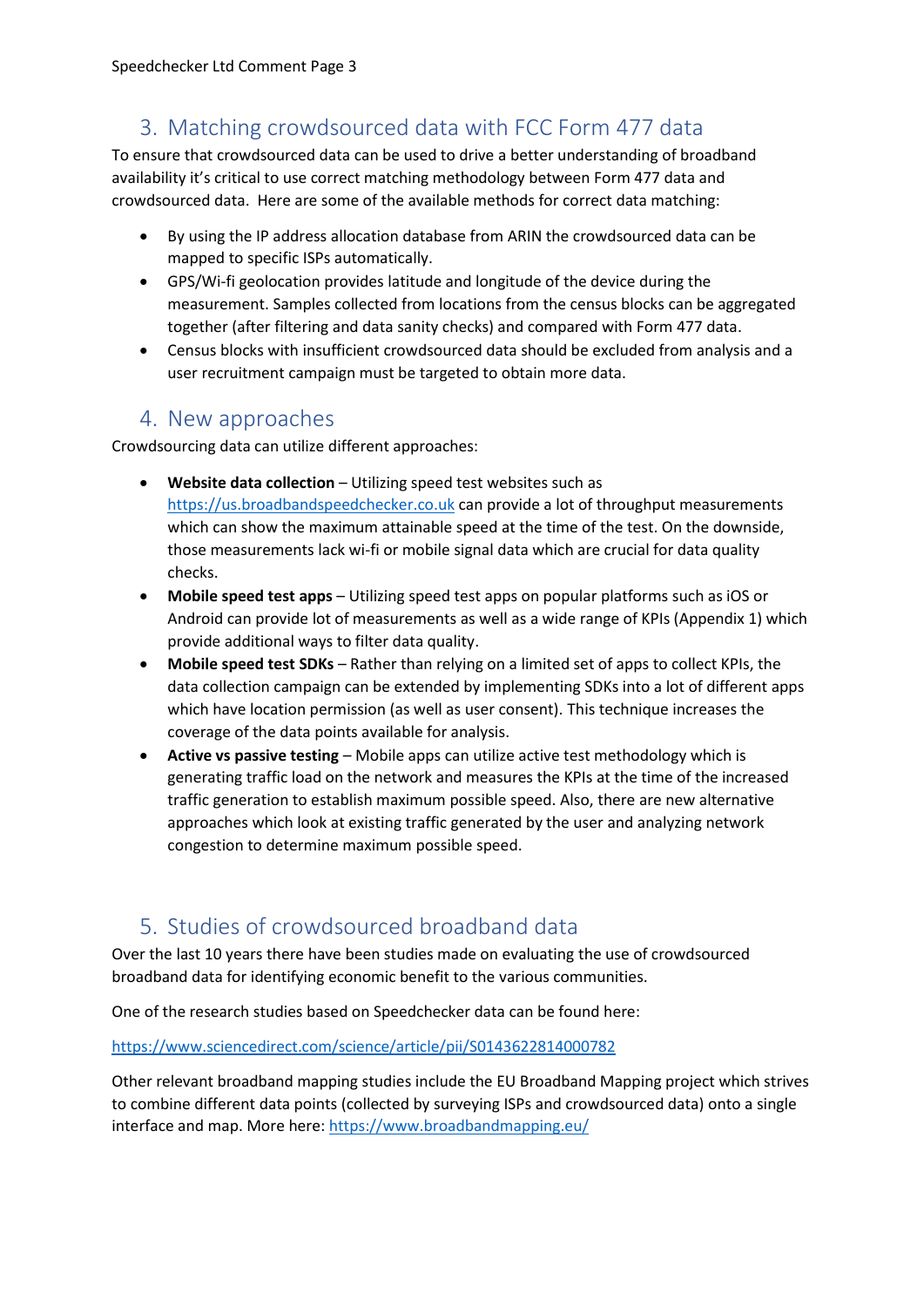# Appendix 1 **Field Description**

| testId             | It's an identifier which uniquely identify the test.                                                                                                                                                                                                                                                              |
|--------------------|-------------------------------------------------------------------------------------------------------------------------------------------------------------------------------------------------------------------------------------------------------------------------------------------------------------------|
| androidDeviceId    | It's an identifier which uniquely identify the Android device.<br>AndroidDeviceIDs are created from device's IMEI.                                                                                                                                                                                                |
| androidFingerprint | AndroidFingerprint describes the information about operating<br>system build and version. The fingerprint can be easily<br>modified by custom versions of Android - it's not<br>standardized. To get the most accurate information about<br>device, it's better to rely on device hardware information<br>fields. |
| testDate           | It contains the date and time the test is performed                                                                                                                                                                                                                                                               |
| clientIpAddress    | It's current IP address of the device in the dotted quad format.                                                                                                                                                                                                                                                  |
| downloadKbps       | It's a result of the download part of the test, and it's measured<br>in kilobits per second - Kbps.                                                                                                                                                                                                               |
| uploadKbps         | It's a result of the upload part of the test and its measured in<br>kilobits per second - Kbps.                                                                                                                                                                                                                   |
| latency            | It's a result of the latency/ping part of the test and it's<br>measured in milliseconds – ms.                                                                                                                                                                                                                     |
| serverName         | It's a name of the server which handles the test, usually it's<br>the name of the city where that chosen server is located.                                                                                                                                                                                       |
| serverCountry      | It's a country in which the chosen server is located.                                                                                                                                                                                                                                                             |
| serverCountryCode  | It's a code which defines the country location of the chosen<br>server.                                                                                                                                                                                                                                           |
| clientCountry      | The country where the client's device is located.                                                                                                                                                                                                                                                                 |
| clientCountryCode  | It's a code which defines the country location of the device.                                                                                                                                                                                                                                                     |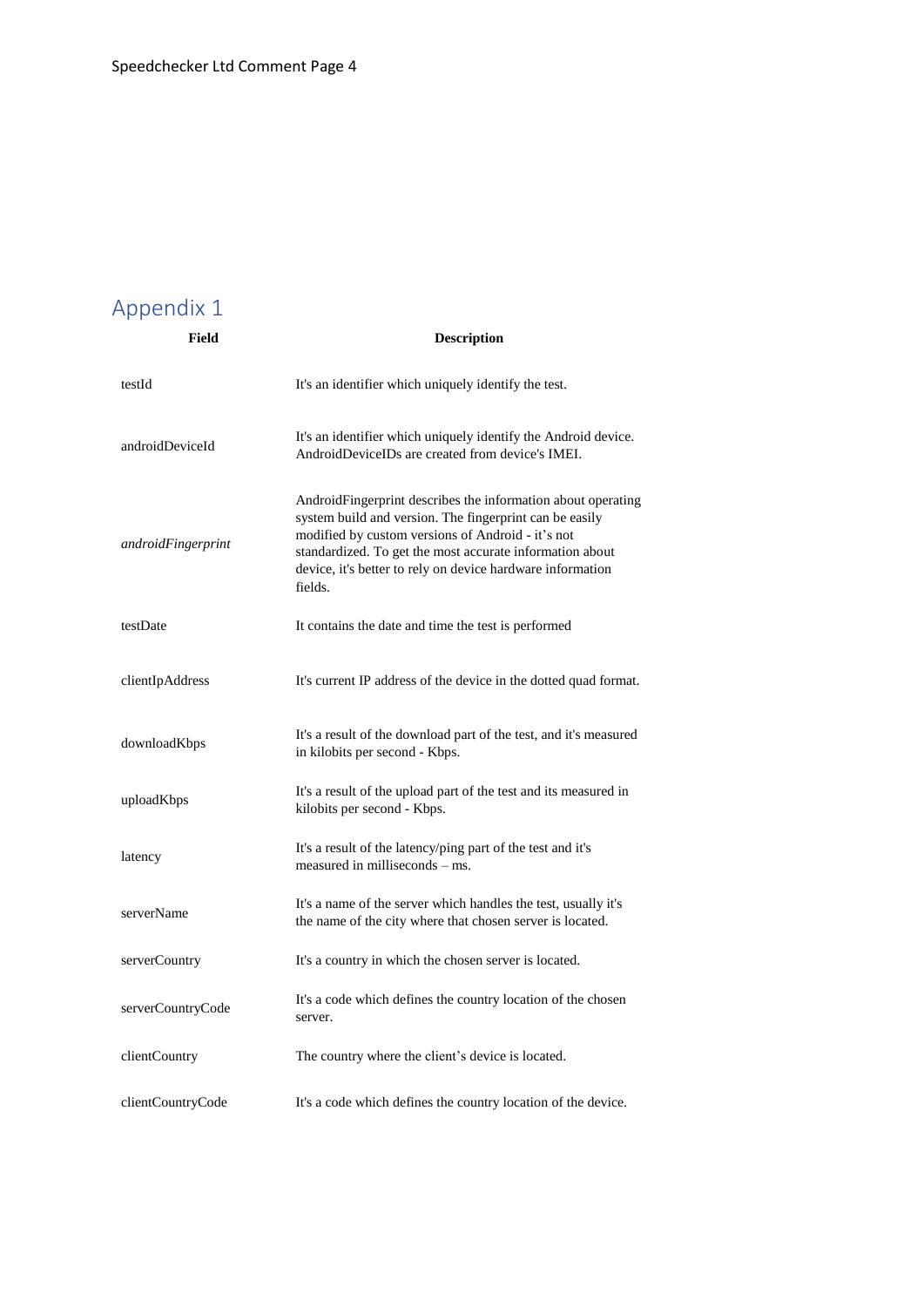### Speedchecker Ltd Comment Page 5

| clientCity          | The city where the test was proceeded from.                                                                                           |
|---------------------|---------------------------------------------------------------------------------------------------------------------------------------|
| clientLatitude      | The latitude of the client's device the test was proceeded<br>from.                                                                   |
| clientLongitude     | The longitude of the client's device the test was proceeded<br>from.                                                                  |
| connectionType      | The type of the client's device's connection.                                                                                         |
| ispName             | The ISP name of the client's device.                                                                                                  |
| networkOperatorName | The network operator name as it was displayed by the client's<br>device.                                                              |
| networkOperator     | It's a combination of mcc (Mobile Country Code) and mnc<br>(Mobile Network Code) of the network registered on the<br>client's device. |

### User device information

| <b>brand</b> | The brand of the client's device.                                       |
|--------------|-------------------------------------------------------------------------|
| device       | The codename of the client's device created by its<br>manufacturer.     |
| hardware     | It's a name of the devices hardware. It's stated by Android<br>kernel.  |
| buildId      | The buildID represents the installed version on the client's<br>device. |
| manufacturer | The manufacturer of the client's device.                                |
| model        | The model of the client's device.                                       |
| product      | The product code of the client's device created by its<br>manufacturer. |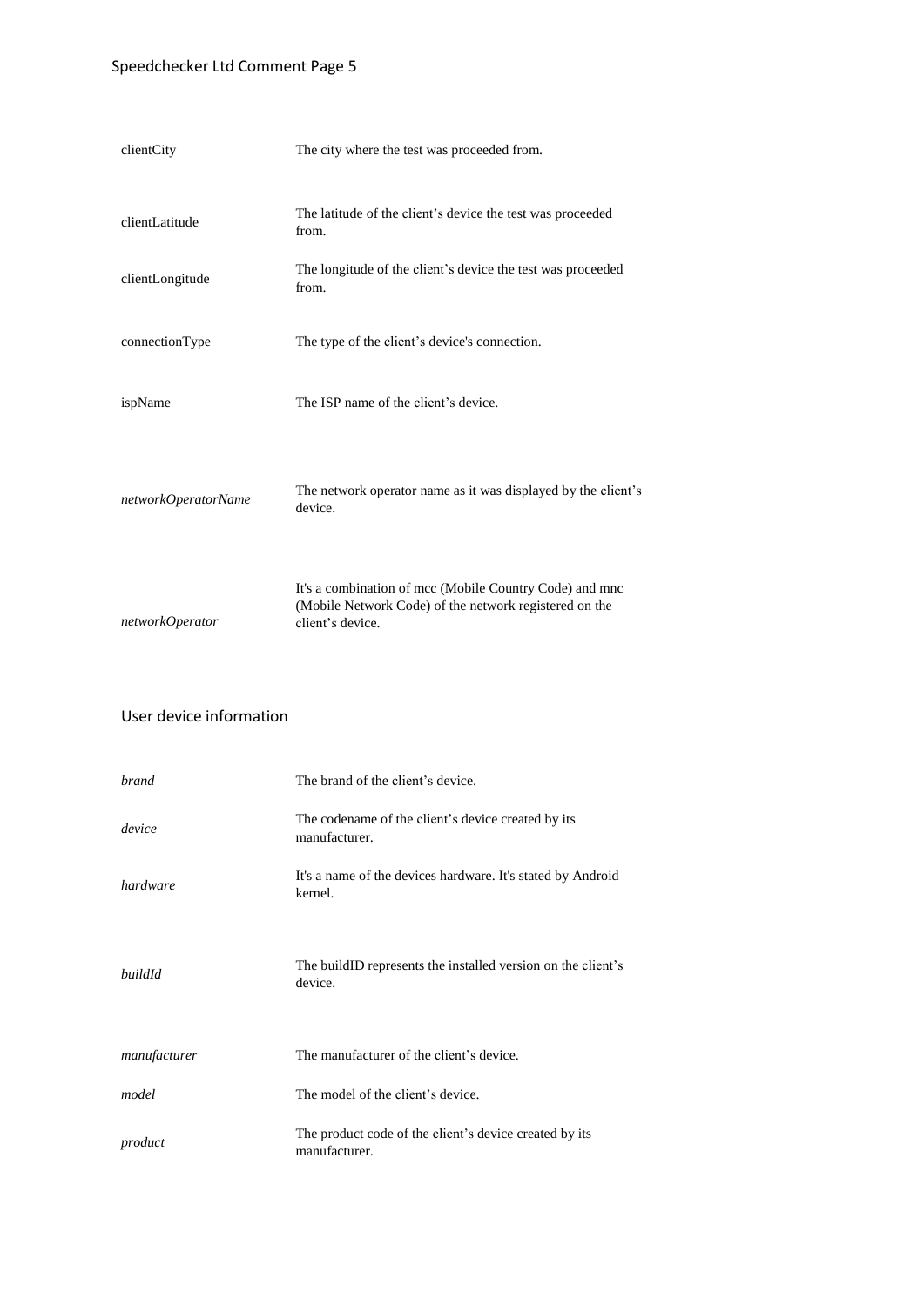### Speedchecker Ltd Comment Page 6

| <i>locationType</i>    | The method used for determination of the client's device<br>location.                                                                                                                                                                                                                                                   |
|------------------------|-------------------------------------------------------------------------------------------------------------------------------------------------------------------------------------------------------------------------------------------------------------------------------------------------------------------------|
| simNetworkOperatorName | The operators name of the sim card installed in the client's<br>device.                                                                                                                                                                                                                                                 |
| simNetworkOperator     | Almost the same as <i>networkOperator</i> , but it's operator which<br>is associated with the sim card, not the network which is<br>registered the client's device. There are of course cases when<br>both operators are the same so then <i>simNetworkOperator</i> is<br>null                                          |
| connectionType         | The type of the client's device's connection (e.g.<br>$GPRS, 3G, 4G, wi-fi$ )                                                                                                                                                                                                                                           |
| testType               | testType defines the communication protocol used by the test.<br>The test makes a direct TCP connection using Websocket<br>protocol with the server used for the test whenever its<br>possible. In cases in which it's not possible, the http fallback<br>mechanism is used. $(1: \text{http, 2: https, 3: ws, 4: wss)$ |

#### Wi-Fi Network information

| WifiNetworkAuth                | Authentification type of the clients wifi network.                              |
|--------------------------------|---------------------------------------------------------------------------------|
| WifiNetworkChannel             | Channel number of the clients wifi network.                                     |
| WifiNetworkRouterBrand         | The brand of the clients wifi router.                                           |
| <i>WifiNetworkFreq</i>         | The frequency of the clients wifi network.                                      |
| WifiNetworkSignalStrengh       | The strength of the signal to the wifi base station from the<br>clients device. |
| <i>WifiConflictingNetworks</i> | The number of networks which are on the same channel.                           |
| <i>WifiNeighouringNetworks</i> | The number of neighbouring networks with the clients<br>network.                |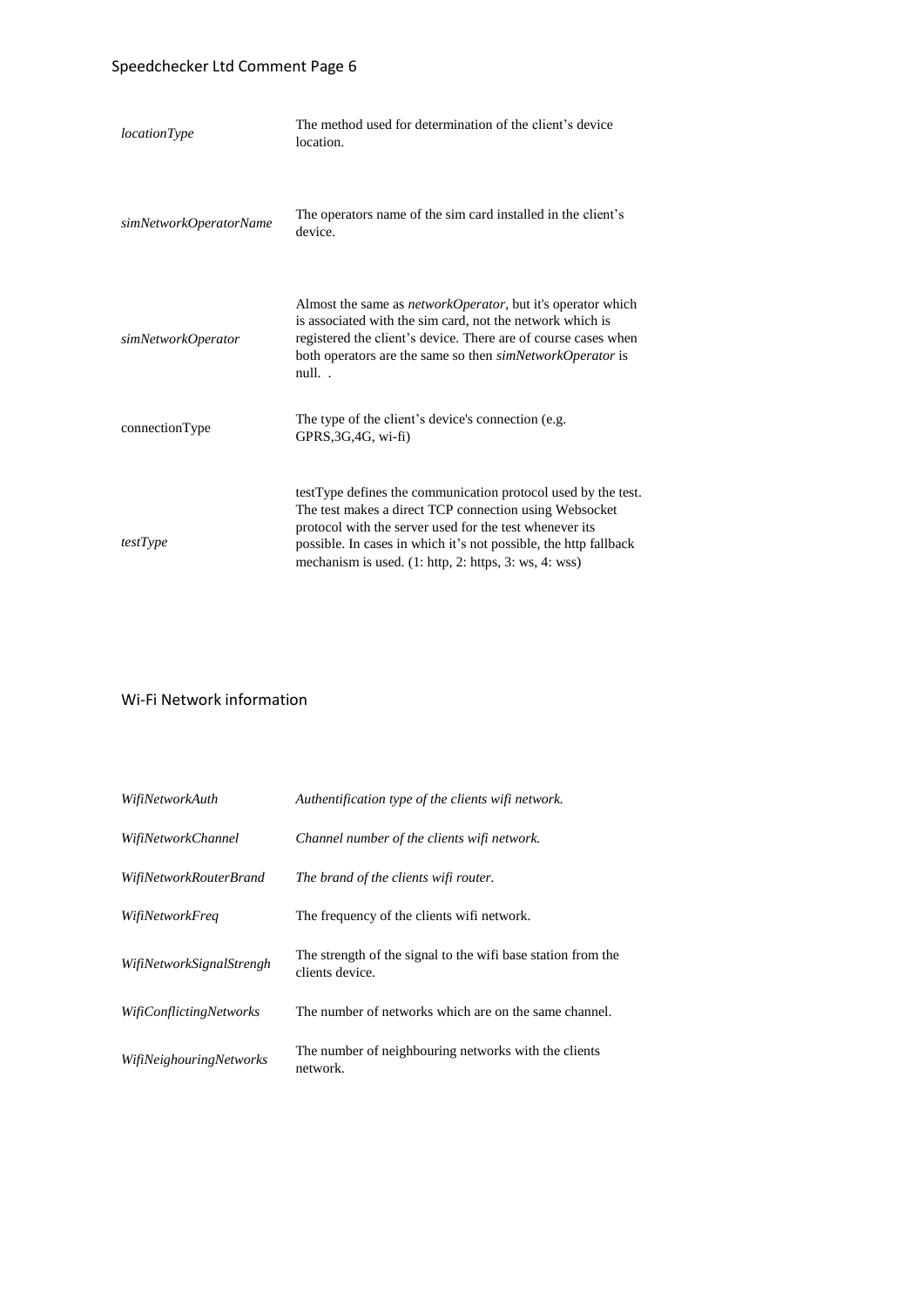### Mobile Network information

| signalCellType       | signalCellType reflects the network connection type<br>associated with the signal and cell information provided by<br>the device. $1 =$ GSM, $2 =$ CDMA, $3 =$ WCDMA, $4 =$ LTE                                                                                                                                     |
|----------------------|---------------------------------------------------------------------------------------------------------------------------------------------------------------------------------------------------------------------------------------------------------------------------------------------------------------------|
| mcc                  | A three digit code which defines the country where the<br>network operator is located - Mobile Country Code.                                                                                                                                                                                                        |
| mnc                  | A three digit code which specifies the network operator in<br>particular country - Mobile Network Code. When its<br>combined with mcc - Mobile Country Code - then every<br>mobile network can be uniquely identified.                                                                                              |
| pci                  | LTE Physical Cell Identity. An integer to identify the<br>physical LTE cell the user is connected to. The value is<br>unique to the physical cell antennae rather than a specific cell<br>tower. Valid values are 0 to 503. A value of 65535 or null<br>indicates that the device was unable to return a PCI value. |
| tac                  | LTE Tracking Area Code. A 16 bit integer used to facilitate<br>handoff of a device between cells. The Tracking Area<br>Identity can be determined by prepending the MCC and<br>MNC to the Tracking Area Code.                                                                                                       |
| baseStationId        | Base Station Id 065535, Integer. MAX_VALUE if unknown                                                                                                                                                                                                                                                               |
| baseStationLatitude  | cdma base station latitude in units of 0.25 seconds,<br>Integer.MAX_VALUE if unknown                                                                                                                                                                                                                                |
| baseStationLongitude | cdma base station longitude in units of 0.25 seconds,<br>Integer.MAX_VALUE if unknown                                                                                                                                                                                                                               |
| networkId            | cdma network identification number, -1 if unknown                                                                                                                                                                                                                                                                   |
| systemId             | cdma system identification number, -1 if unknown                                                                                                                                                                                                                                                                    |